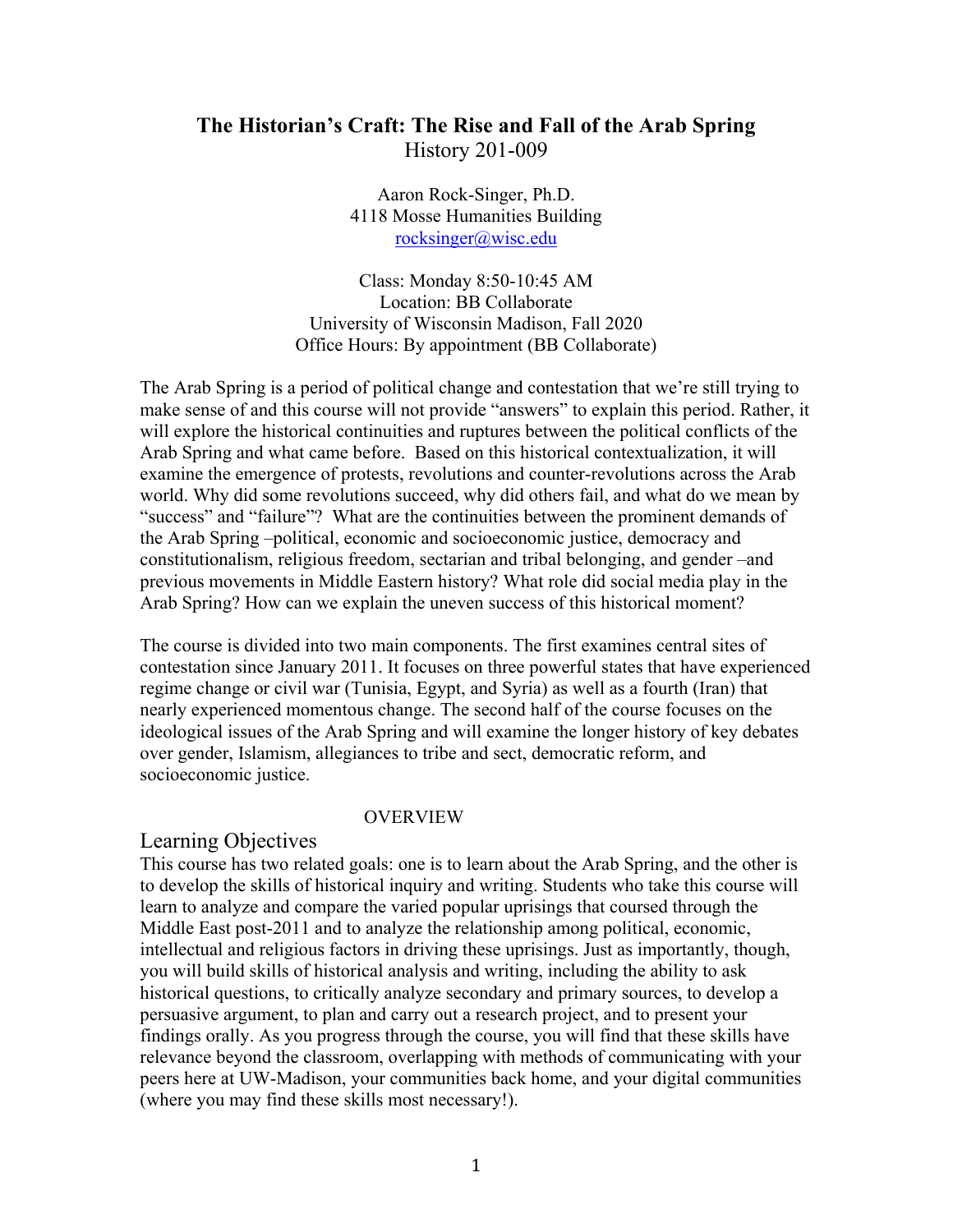# Class Rhythm

Each week, you are expected to come to class having carefully read and reflected on the assigned secondary and primary sources. We will begin each class by reviewing any questions that you had regarding the assigned material and will then move onto discussing the main themes and arguments of the assigned secondary material. During the second half of class, we will turn towards analysis of primary sources. Prior to class, I expect you to have viewed (and taken notes) on the lecture and made a good faith-effort to complete the reading questions based on the assignment secondary and primary sources.

Over the course of the semester, you will develop your skills as historians, working up to writing a final paper that historically traces one or more key drivers of an uprising in a particular Arab country. This process will begin with a critical analysis of a primary source **(9.28)** and then a review essay on a secondary source (**10.12).** We will then put these two skills to use in crafting a research proposal (**10.26),** and compiling an annotated bibliography (**11.16).** The final month of the course will revolve around converting this training to a research project, first with a draft and in-class presentation (12.4) and then with a final draft **(12.16).**

# Explanation of credit hours

The credit standard for this 3-credit course is met by an expectation of a total of 135 hours of student engagement with the course's learning activities (at least 45 hours per credit or 9 hours per week), which include regularly scheduled meeting times (group seminar meetings of 115 minutes per week), dedicated online time, reading, writing, individual consultations with the instructor, and other student work as described in the syllabus. The core of our course is our weekly meeting so please make every effort to be present and engaged.

# Course Materials

You will need to purchase the following text for this course:

- Haas, Mark and David W. Lesch. *The Arab Spring: The Hope and Reality of the Uprisings* (New York: Routledge, 2017). ISBN 978-0813349749 (~\$31.48)
- Storey, William Kelleher. *Writing History: A Guide for Students:* 5th ed. (Oxford, UK: Oxford University Press, 2015). ISBN 978-0190238940 (~\$22.36)

It is crucially important that you purchase the **second** edition of *The Arab Spring* (2017), as the first edition (2012) is woefully out of date. You can make sure to purchase the correct editions of both of these works by checking the included ISBN numbers. Other than this book, all materials, *including regular short lectures*, will be available on Canvas for you to download.

# Digital Devices

You are permitted to use a computer or tablet to take notes on my lectures or to record key points of class discussions. That said, much of this course depends on your active participation, whether listening to your classmates' ideas or offering your own. Given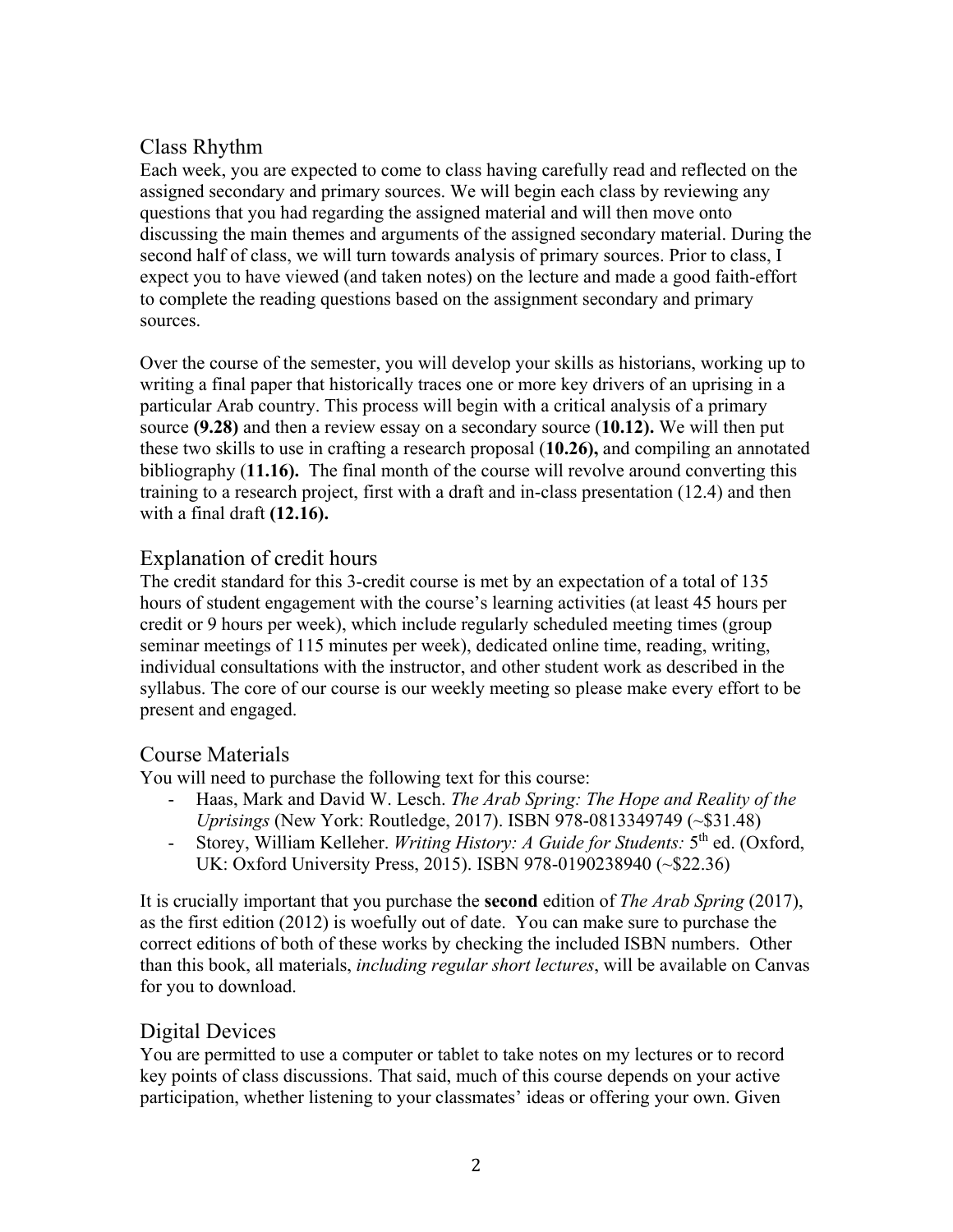this, I will frequently request that all digital devices be put away. To reduce our dependence on computers in class, I expect you to arrive having printed out and marked up the text and any notes on which you wish to draw.

If this digital device policy will pose an unnecessary hardship for you, let me know. We will find a solution that meets your needs and my pedagogical goals.

#### Accommodations

I welcome open communication regarding your learning needs. If you intend to request accommodations in this course, please contact the McBurney Disability Resource Center as soon as possible in order to register. I work according to the University's policy, as articulated by the Committee on Access and Accommodation in Instruction:

The University of Wisconsin-Madison supports the right of all enrolled students to a full and equal educational opportunity. The Americans with Disabilities Act (ADA), Wisconsin State Statute (36.12), and UW-Madison policy (Faculty Document 1071) require that students with disabilities be reasonably accommodated in instruction and campus life. Reasonable accommodations for students with disabilities is a shared faculty and student responsibility. Students are expected to inform faculty [me] of their need for instructional accommodations by the end of the third week of the semester, or as soon as possible after a disability has been incurred or recognized. Faculty [I], will work either directly with the student [you] or in coordination with the McBurney Center to identify and provide reasonable instructional accommodations. Disability information, including instructional accommodations as part of a student's educational record, is confidential and protected under FERPA.

# Writing Resources

The *History Lab* is a resource center specific to the History Department in which experts (current Ph.D. students) will assist you with your research papers. Regardless of your stage –whether deciding on a topic, formulating a thesis, outlining or sharpening your argument, or revising a draft –the staff at the History Lab can help you improve as a writer. Schedule an individual consultation by going to http://go.wisc.edu/hlab.

### Academic Integrity

My expectation is that you will adhere to the university's policies on academic integrity, available at https://conduct.students.wisc.edu/academic-integrity/. While we will discuss particular questions that pertain to academic integrity in class –such as correct citation, how to paraphrase an argument –you are responsible prior to addressing these particular questions. Broadly speaking, the guidelines are simple A) when in doubt, cite B) cite not only language, but also ideas and c) when paraphrasing, change the language.

### Assignment Submission

Please submit all assignments to me digitally at my university email address. An assignment due in class must be sent to me *by the beginning of class*, i.e. 8:50 AM.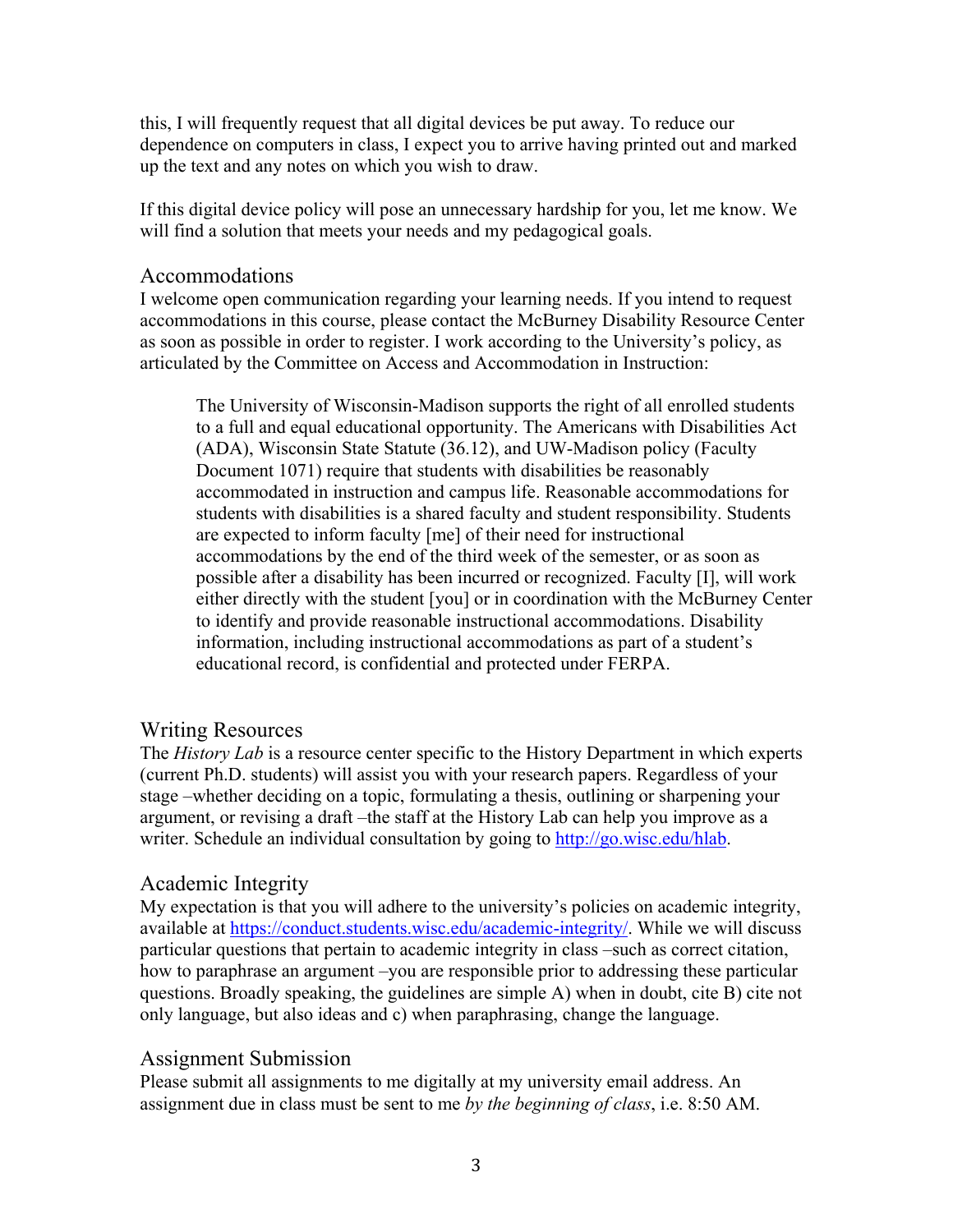## Late Policy

If an assignment for this course coincides with assignments in other courses, students may request an extension *no less than one week in advance*. Extensions will not be granted beyond this point, and late assignments lose one letter grade/day. In other words, the onus is on you to structure your time so that you can successfully complete the assignments by the due date.

#### ASSESSMENT

Components of the Course Grade: Critical analysis of a primary source (2 pages), due 9.28: 9% Review essay on a secondary source (2 pages), due 10.12 10% Research proposal (2 pages), due 10.26: 10% Annotated bibliography (2-3 pages), due 11.16: 6% Draft of your independent research paper (8-10 pages), due 12.4: 10% In-class presentation (5 minutes), 11.30 5% Final draft of your research paper, due 12.12: 20% Your class participation: 30%

### CANVAS

On Canvas, you will find the readings organized by week, as well as assignments, course documents (which includes weekly reading questions and the syllabus), and weekly recorded lectures.

### **Standards**

You will receive detailed directions for each assignment in this course. Your class participation grade will reflect a combination of the following skills: regular attendance; class preparation (including notes on assigned readings); listening and engagement with the ideas of other students in the class; and asking questions and offering comments that advance our class discussion and show growth in your skills as a historian. While it is not an official component of the grade for this course, I also hope that you will schedule virtual "office hours" meetings so that we can discuss both the course material and your academic interests more broadly.

#### EMAIL

I will do my best to respond to your questions as quickly as I can during business hours (8:00 AM-4:00 PM). I may also be able to respond outside of those hours, but I will generally respond the next morning. It is your responsibility to think ahead on this front! When you email, please also be mindful of the difference between texting and emailing; the following guide may be of help:

http://udel.edu/~jsoares/How%20to%20Use%20Proper%20Email%20Etiquette%20Whe n%20Writing%20to%20a%20Professor.pdf. In short, more punctuation, fewer emojis.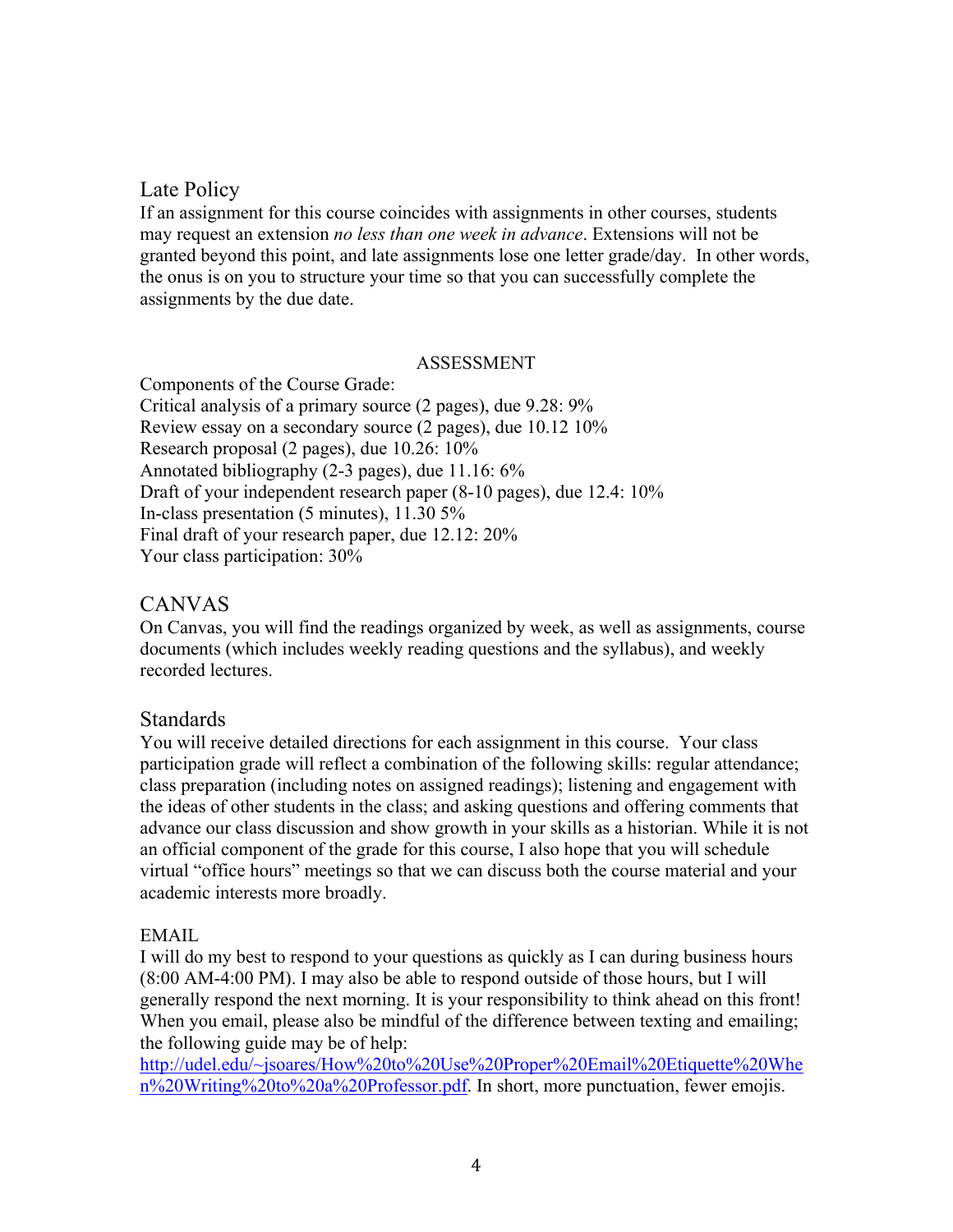### **Part I: Understanding the Rise and Fall of the Arab Spring**

9.14 First day of class: Syllabus review

9.21 The Arabs: An Introduction

- Lecture: The Arabs in World History (Canvas)
- S: Adeed Darwisha, *Arab Nationalism in the Twentieth Century: From Triumph to Despair* (Princeton, NJ: Princeton University Press, 2003), 14-48.
- P: Sadek J. al-Azm, "The Arab Spring: "Why Exactly at this Time?" *Reason Papers*, 33 (Fall 2011), 223-229 (http://defenddemocracy.org/media-hit/the-arabspring-why-exactly-at-this-time/)
- Storey, *Writing History*, 9-26 (1C-1M, on choosing an appropriate topic of study)

### 9.28 Egypt (Asynchronous, Yom Kippur)

- Lecture: 20th Century Egyptian History (Canvas)
- S: Jeanine L. Sowers and Bruce K. Rutherford, "Revolution and Counterrevolution in Egypt," in *The Arab Spring: The Hope and Reality of the Uprising* (Chap. 2, 40-71)
- Storey, *Writing History*, 33-6 (2B-C, on reading primary and secondary sources)
- P: Ramy Essam, "Bread, Freedom" (\*2 page critical analysis comparing these two sources due)
	- o From Tahrir Square: https://www.youtube.com/watch?v=oS7I\_1IABZY
	- o Music Video (with subtitles): https://www.youtube.com/watch?v=Y9Re4zJkoQM

10.5 Tunisia

- Lecture:  $20<sup>th</sup>$  century Tunisian history (Canvas)
- S: Julia Clancy-Smith, "Lessons from a Small Place: The Dignity Revolutions in Tunisia, North Africa and the Globe," in *The Arab Spring: The Hope and Reality of the Uprising* (Chap.1, 10-39)
- P: Intissar Kherigi, "Tunisia: 'Change will take time,'" *New African*, December 2012, 66-8. Available at https://newafricanmagazine.com/?p=3463
- P: Amira Yahyaoui, 'Tunisia: Our Post-Revolutionary Struggle,' *New African*, December, 2012, 70-71. Available at http://www.albawsala.com/uploads/documents/NA1212\_p70\_71.pdf

10.12 Syria

- Lecture:  $20<sup>th</sup>$  century Syrian History (Canvas)
- S: David W. Lesch, "Anatomy of an Uprising: Bashar al-Assad's Fateful Choices that Launched a Civil War," in *The Arab Spring: The Hope and Reality of the Uprising* (Chap. 4, 91-112)
- P: Samar Yazbek, *A Woman in Crossfire. Diaries of the Syrian Revolution*, trans. Max Weiss (London: Haus Publishers, 2012), Excerpt: 8 April 2011.
- Storey, *Writing History*, 42-51 (3C-3I, on synthesizing secondary literature, drawing on primary sources, and citing appropriately)
- Review essay on a secondary source due (2 pages)

10.19 Iran

- Lecture: Iran's Islamic Revolution (Canvas)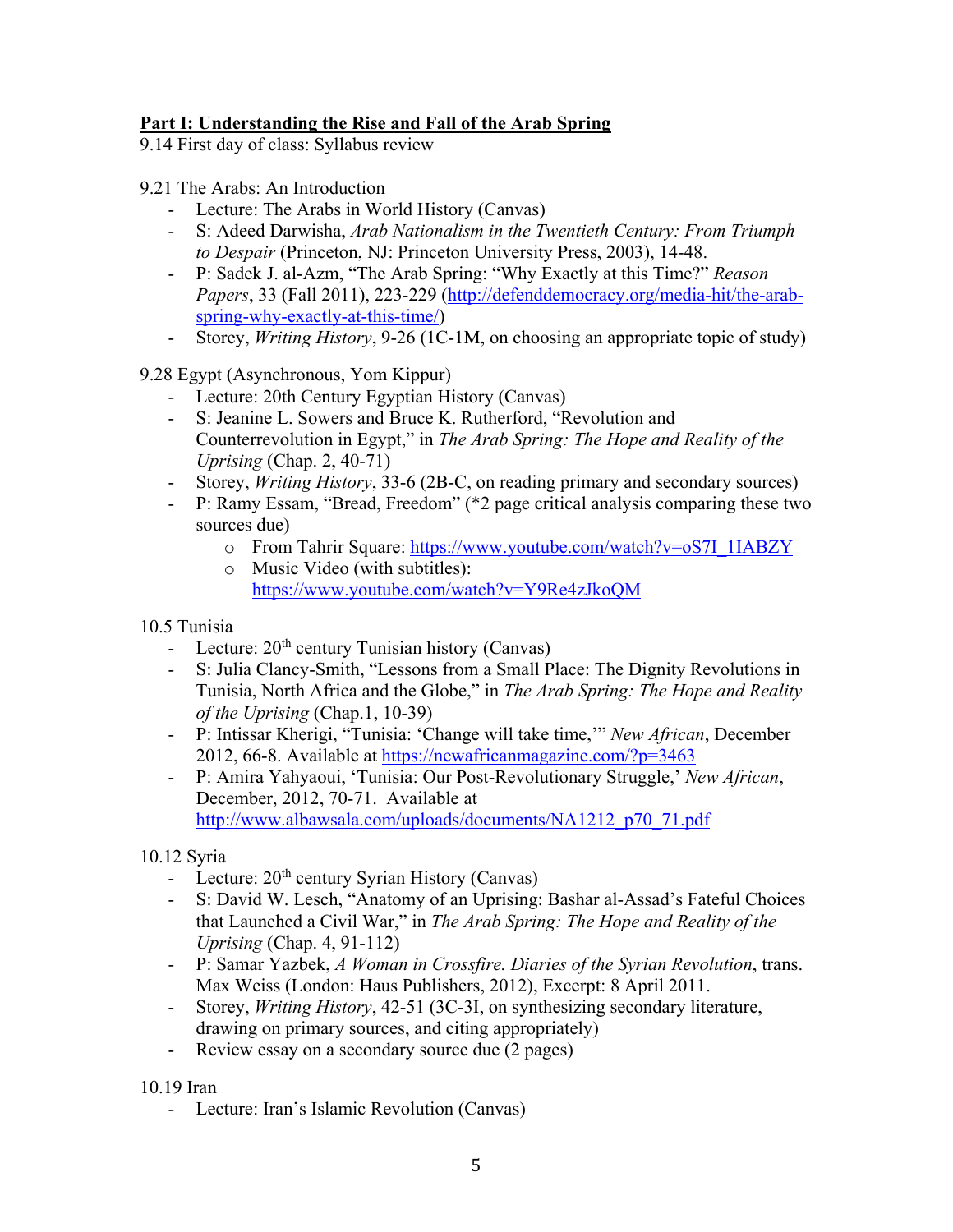- S: Narges Bajoghli and Arang Keshavarzian, "Iran and the Arab Uprisings," in *The Arab Spring: The Hope and Reality of the Uprising (Chap. 8, 174-93)*
- Thomas Erdbrink, "The Iran Revolution at 40: From Theocracy to 'Normality,'" *New York Times* 10 February 2019.
- P: Fatemeh Shams and Erika Abrahamian, "Their Black Imaginings: Letters from an Exiled Wife to her Imprisoned Husband," *VQR: A National Journal of Literature and Discussion*, Summer 2010. Available at: https://www.vqronline.org/vqr-symposium/their-black-imaginings-letters-exiledwife-her-imprisoned-husband
- Storey, *Writing History*, 5A-5E

10.26 Mass Media and the Arab Spring

- Lecture: The History of Mass Media in the Middle East (Canvas)
- S: Malcom Gladwell, "Small Change: Why the revolution will not be tweeted," *The New Yorker*, 4 October 2010.
- P: Wael Ghonim, *Revolution 2.0: The Power of the People is Greater than the People in Power: A Memoir* (Chap. 4, "Online and on the Streets," 58-81)
- \* Research Proposal due (2 pages)

11.2 The Battle over Constitutions, Democracy and Socioeconomic Justice

- S: Monica Marks, "Convince, Coerce, or Compromise: Ennahda's Approach to Tunisia's Constitution", *Brookings Doha Center Analysis Paper*, No. 10, February 2014. Available at https://www.brookings.edu/wpcontent/uploads/2016/06/Ennahda-Approach-Tunisia-Constitution-English.pdf
- P: Tunisia 2014 Constitution (Articles 1, 6, 18, 46, 75, 77, 78)
- Storey, *Writing History*, Chap. 6 (98-105)
- 11.9 Gender
	- Lecture: Feminism in Egypt (Canvas)
	- S: Laura Bier, *Revolutionary Womanhood: Feminisms, Modernity, and the State in Nasser's Egypt* (Stanford, CA: Stanford University Press, 2011), 60-100.

11.16 Islam and the Arab Spring I: The Muslim Brotherhood

- Lecture: The Rise and Fall of the Muslim Brotherhood in Egypt (Canvas)
- S: Carrie R. Wickham, *The Muslim Brotherhood: Evolution of an Islamist Movement* (Chapter Seven: "The Brotherhood and the Egyptian Uprising," 154- 195)
- \* Annotated Bibliography due (2-3 pages)

11.23 Islam and the Arab Spring II: Salafi-Jihadism

- Lecture: The History of Jihadism (Canvas)
- S: Daveed Gartenstein-Ross and Tara Vasefi, "Perceptions of the 'Arab Spring' within the *Salafi-Jihadi* Movement," *Studies in Conflict and Terrorism* 35 (2012), 831-48.
- P: http://news.siteintelgroup.com/blog/index.php/categories/jihad/entry/200-abubakr-al-baghdadi-appears-in-video,-delivers-sermon-in-mosul

11.30 In Class Presentations (BB Collaborate)